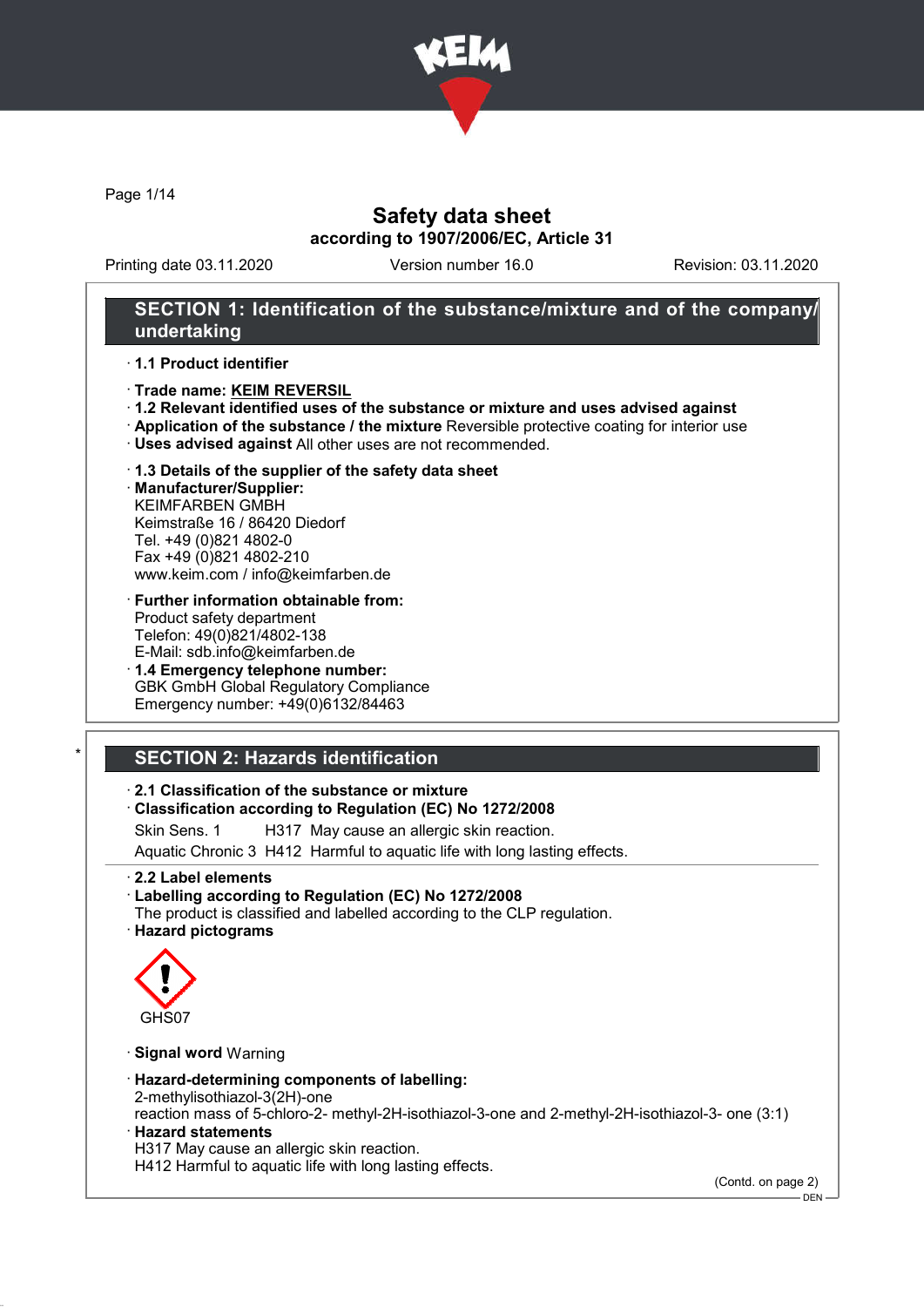

Page 2/14

## Safety data sheet according to 1907/2006/EC, Article 31

Printing date 03.11.2020 Version number 16.0 Revision: 03.11.2020

(Contd. of page 1)

#### Trade name: KEIM REVERSIL

### · Precautionary statements

- P102 Keep out of reach of children.<br>P280 Wear protective gloves/proted
- P280 Wear protective gloves/protective clothing/eye protection.
- P261 Avoid breathing spray.<br>P273 Avoid release to the er
- Avoid release to the environment.
- P302+P352 IF ON SKIN: Wash with plenty of soap and water.
- P332+P313 If skin irritation occurs: Get medical advice/attention.
- P362+P364 Take off contaminated clothing and wash it before reuse.
- Dispose of contents/container in accordance with local/regional/national/international regulations.

#### · Additional information:

EUH211 Warning! Hazardous respirable droplets may be formed when sprayed. Do not breathe spray or mist.

- · 2.3 Other hazards
- · Results of PBT and vPvB assessment
- · PBT: Not applicable
- · vPvB: Not applicable

## SECTION 3: Composition/information on ingredients

· 3.2 Mixtures

· Description: Modified aqueous synthetic resin dispersion

| · Dangerous components:                                                                                         |                                                                                                                                     |                    |
|-----------------------------------------------------------------------------------------------------------------|-------------------------------------------------------------------------------------------------------------------------------------|--------------------|
| CAS: 13463-67-7<br>EINECS: 236-675-5<br>Index number: 022-006-00-2<br>Reg.nr.: 01-2119486799-10-<br><b>XXXX</b> | titanium dioxide [in powder form containing 1 %<br>or more of particles with aerodynamic diameter<br>$\leq 10$ µm]<br>Carc. 2, H351 | $2.5 - 10%$        |
| CAS: 1314-98-3<br>EINECS: 215-251-3<br>Reg.nr.: 01-2119475779-15-<br><b>XXXX</b>                                | zinc sulphide<br>substance with a Community workplace<br>exposure limit                                                             | $2\%$              |
| CAS: 1314-13-2<br>EINECS: 215-222-5<br>Index number: 030-013-00-7<br>Reg.nr.: 01-2119463881-32-<br>0043         | zinc oxide<br>Aquatic Acute 1, H400; Aquatic Chronic 1,<br>H410                                                                     | $2\%$              |
|                                                                                                                 |                                                                                                                                     | (Contd. on page 3) |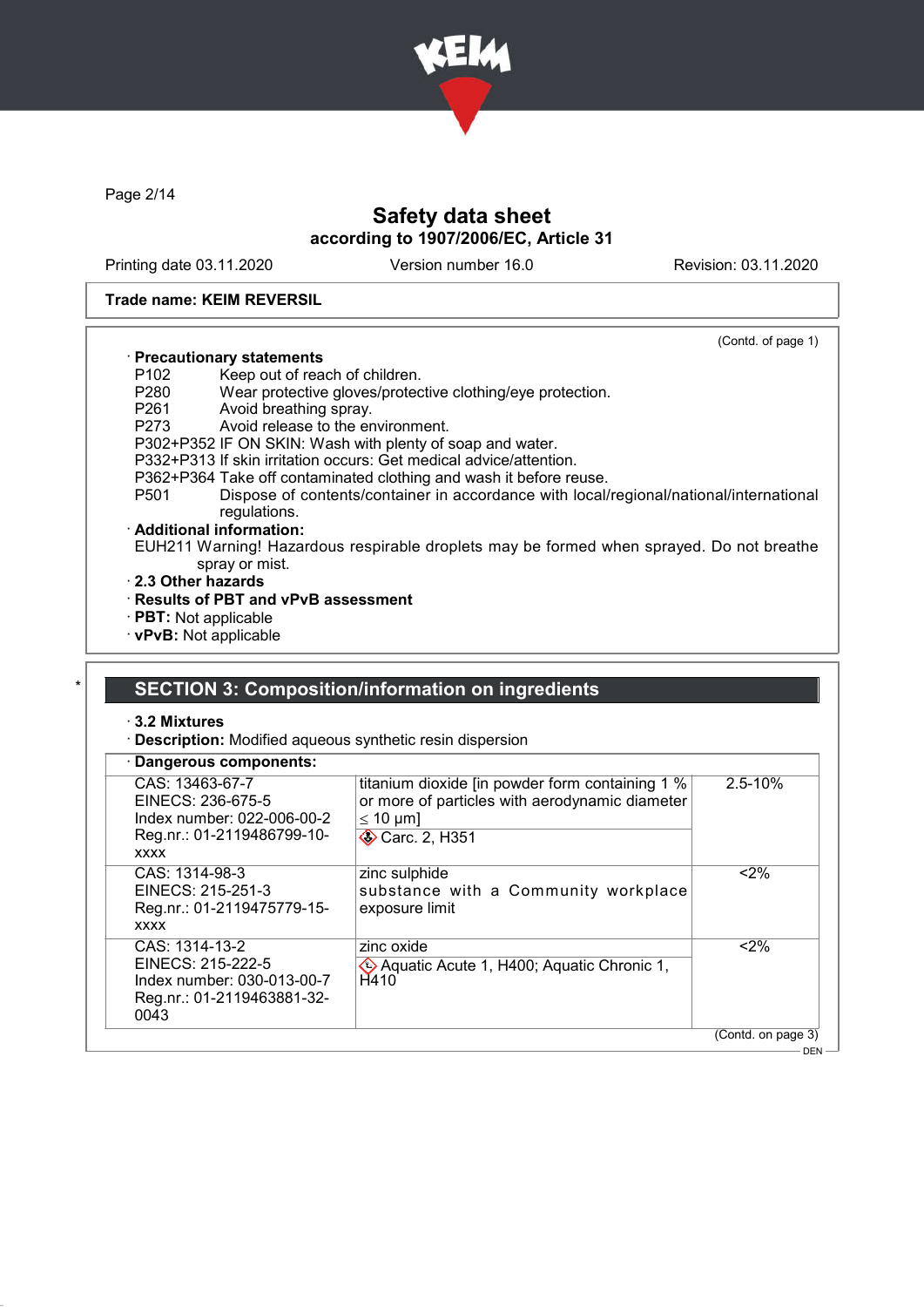

Page 3/14

## Safety data sheet according to 1907/2006/EC, Article 31

Printing date 03.11.2020 Version number 16.0 Revision: 03.11.2020

#### Trade name: KEIM REVERSIL

|                                                                                                                    |                                                                                                                                                                                                                                                                                                                                                                                                                                                                                                                                                                                      | (Contd. of page 2)   |
|--------------------------------------------------------------------------------------------------------------------|--------------------------------------------------------------------------------------------------------------------------------------------------------------------------------------------------------------------------------------------------------------------------------------------------------------------------------------------------------------------------------------------------------------------------------------------------------------------------------------------------------------------------------------------------------------------------------------|----------------------|
| CAS: 108-01-0<br>EINECS: 203-542-8<br>Index number: 603-047-00-0<br>Reg.nr.: 01-2119492298-24-<br><b>XXXX</b>      | 2-dimethylaminoethanol<br><b>♦ Flam. Liq. 3, H226; ♦ Acute Tox. 3, H331;</b><br>Skin Corr. 1B, H314; Eye Dam. 1, H318;<br>$\diamondsuit$ Acute Tox. 4, H302; Acute Tox. 4, H312<br>Specific concentration limit:<br>STOT SE 3; H335: $C \ge 5$ %                                                                                                                                                                                                                                                                                                                                     | $< 0.2\%$            |
| CAS: 2682-20-4<br>EINECS: 220-239-6<br>Index number: 613-326-00-9                                                  | 2-methylisothiazol-3(2H)-one<br>Acute Tox. 3, H301; Acute Tox. 3, H311;<br>Acute Tox. 2, H330; (b) Skin Corr. 1B, H314;<br>Eye Dam. 1, H318; $\otimes$ Aquatic Acute 1, H400<br>(M=10); Aquatic Chronic 1, H410 (M=1);<br><b>Skin Sens. 1A, H317</b><br>Specific concentration limit:<br>Skin Sens. 1A; H317: $C \ge 0.0015$ %                                                                                                                                                                                                                                                       | $\geq$ 0.0015-<0.01% |
| CAS: 55965-84-9<br>EC number: 611-341-5<br>Index number: 613-167-00-5<br>Reg.nr.: 01-2120764691-48-<br><b>XXXX</b> | reaction mass of 5-chloro-2- methyl-2H-<br>isothiazol-3-one and 2-methyl-2H-isothiazol-3-<br>one (3:1)<br>Acute Tox. 3, H301; Acute Tox. 2, H310;<br>Acute Tox. 2, H330; Skin Corr. 1C, H314;<br>Eye Dam. 1, H318; $\circledast$ Aquatic Acute 1, H400<br>(M=100); Aquatic Chronic 1, H410 (M=100);<br><b>Skin Sens. 1A, H317</b><br>Specific concentration limits:<br>Skin Corr. 1C; H314: $C \ge 0.6$ %<br>Skin Irrit. 2; H315: 0.06 % $\leq$ C < 0.6 %<br>Eye Dam. 1; H318: $C \ge 0.6$ %<br>Eye Irrit. 2; H319: 0.06 % $\leq$ C < 0.6 %<br>Skin Sens. 1A; H317: $C \ge 0.0015$ % | < 0.0015%            |

· Additional information: For the wording of the listed hazard phrases refer to section 16.

### SECTION 4: First aid measures

#### · 4.1 Description of first aid measures

· General information:

No special measures required.

When seeing the doctor we suggest to present this safety data sheet.

- · After inhalation: Supply fresh air; consult doctor in case of complaints.
- · After skin contact:

Immediately wash with water and soap and rinse thoroughly.

Do not use solvents or thinners.

If skin irritation continues, consult a doctor.

· After eye contact:

Rinse opened eye for several minutes under running water. Then consult a doctor.

· After swallowing:

Rinse mouth and throat well with water.

Do not induce vomiting; call for medical help immediately.

(Contd. on page 4)

<sup>.&</sup>lt;br>- DEN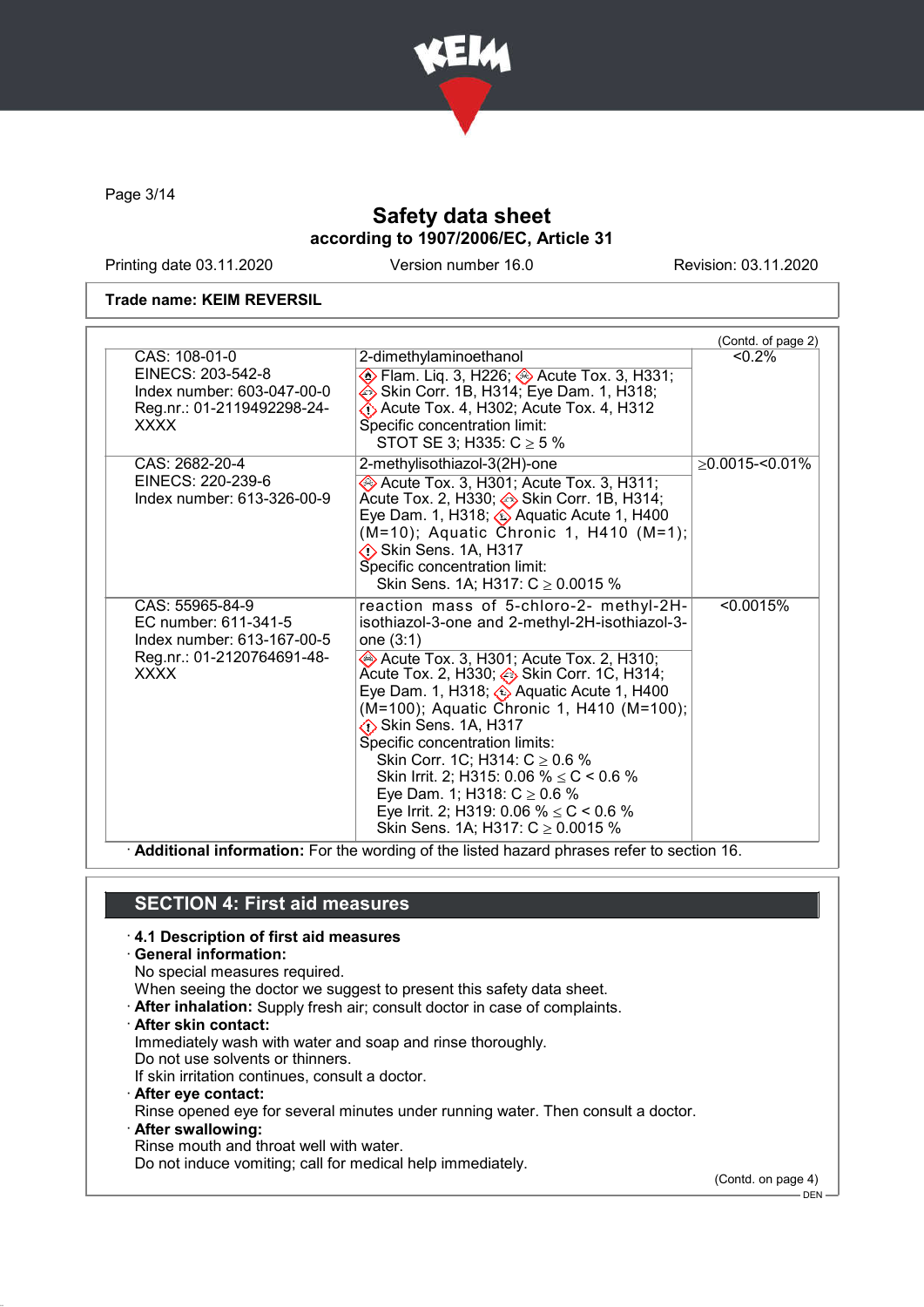

Page 4/14

## Safety data sheet according to 1907/2006/EC, Article 31

Printing date 03.11.2020 Version number 16.0 Revision: 03.11.2020

(Contd. of page 3)

#### Trade name: KEIM REVERSIL

- · 4.2 Most important symptoms and effects, both acute and delayed No further relevant information available. · 4.3 Indication of any immediate medical attention and special treatment needed
- No further relevant information available.

### SECTION 5: Firefighting measures

· 5.1 Extinguishing media

· Suitable extinguishing agents:

CO2, powder or water spray. Fight larger fires with water spray or alcohol resistant foam.

- · For safety reasons unsuitable extinguishing agents: Water with full jet
- · 5.2 Special hazards arising from the substance or mixture

In case of fire, the following can be released: carbon oxide (COx) Nitrogen oxides (NOx)

Hydrogen cyanide (HCN)

Hydrogen fluoride (HF)

- · 5.3 Advice for firefighters
- · Specila protective equipment: Wear self-contained respiratory protective device.
- · Additional information

Cool endangered receptacles with water spray.

Dispose of fire debris and contaminated fire fighting water in accordance with official regulations. In case of fire do not breathe smoke, fumes and vapours.

## SECTION 6: Accidental release measures

· 6.1 Personal precautions, protective equipment and emergency procedures Avoid contact with skin and eyes. Ensure adequate ventilation Respect the protection rules (see section 7 a. 8). Particular danger of slipping on leaked/spilled product. · 6.2 Environmental precautions: Do not allow product to reach soil, sewage system or any water course. Follow local governmental rules and regulations. · 6.3 Methods and material for containment and cleaning up: Absorb with liquid-binding material (sand, diatomite, acid binders, universal binders, sawdust). Dispose of the material collected according to regulations. Clear contaminated areas thoroughly. 6.4 Reference to other sections See Section 7 for information on safe handling. See Section 8 for information on personal protection equipment. See Section 13 for disposal information.

(Contd. on page 5)

DEN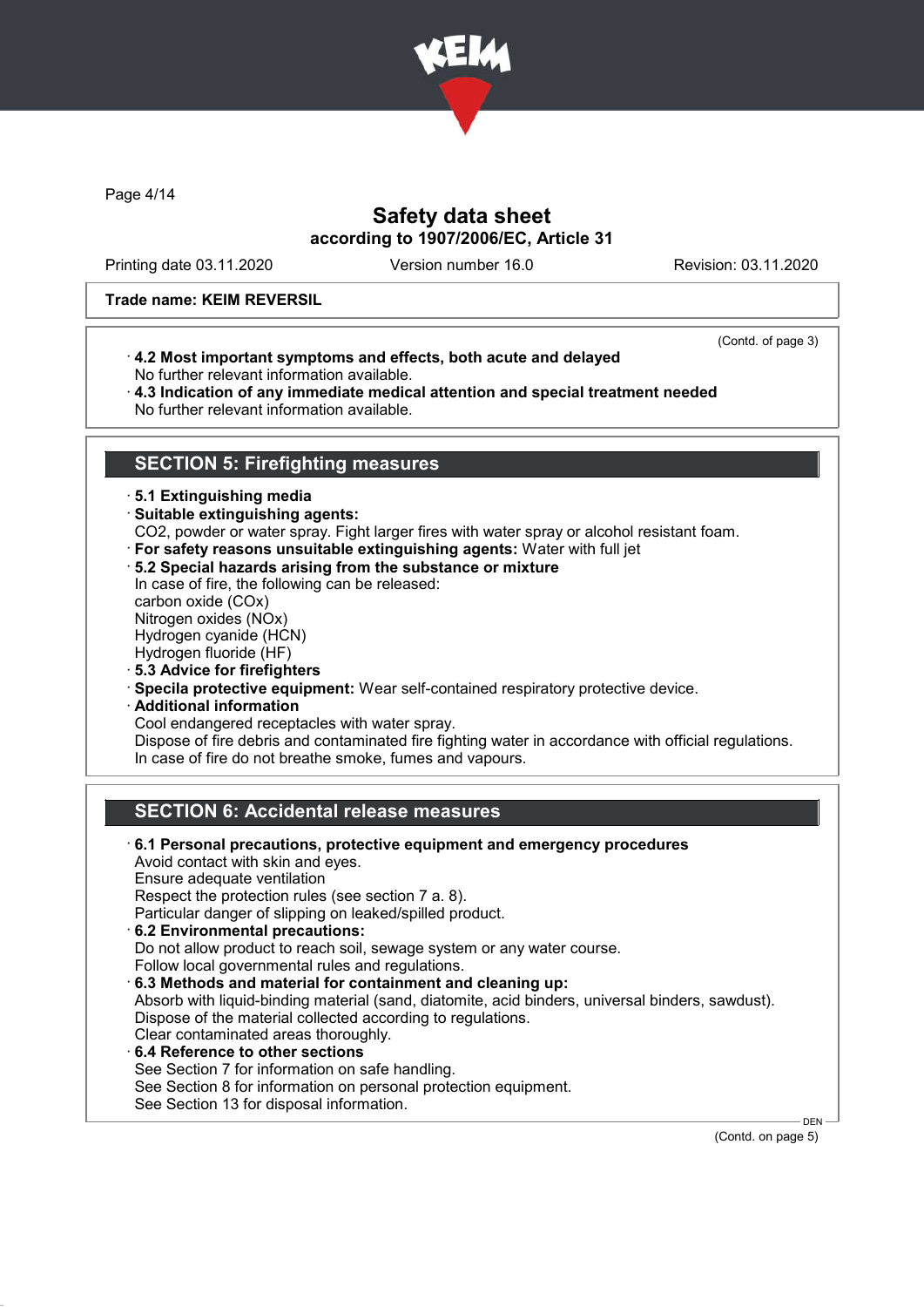

Page 5/14

## Safety data sheet according to 1907/2006/EC, Article 31

Printing date 03.11.2020 Version number 16.0 Revision: 03.11.2020

Trade name: KEIM REVERSIL

(Contd. of page 4)

### SECTION 7: Handling and storage

| $\cdot$ 7.1 Precautions for safe handling<br>Keep receptacles tightly sealed.<br>Avoid contact with skin and eyes.<br>Do not inhale aerosols.<br>See item 8 (8.2) for information about suitable protective equipment and technical precautions.<br>Respect the protection rules.<br>· Information about fire - and explosion protection:<br>The product is not flammable.<br>No special measures required.                                                                                                                                                                                                                         |  |
|-------------------------------------------------------------------------------------------------------------------------------------------------------------------------------------------------------------------------------------------------------------------------------------------------------------------------------------------------------------------------------------------------------------------------------------------------------------------------------------------------------------------------------------------------------------------------------------------------------------------------------------|--|
| $\cdot$ 7.2 Conditions for safe storage, including any incompatibilities<br>· Storage:<br>Requirements to be met by storerooms and receptacles:<br>Store only in unopened original receptacles.<br>Keep in the original containers in a cool and dry place.<br>· Information about storage in one common storage facility: Not required.<br>· Further information about storage conditions:<br>Store receptacle in a well ventilated area.<br>Store in a cool place.<br>Protect from frost.<br>Protect from heat and direct sunlight.<br>· Storage class: 12<br>.7.3 Specific end use(s) No further relevant information available. |  |

# SECTION 8: Exposure controls/personal protection

· 8.1 Control parameters

· Ingredients with limit values that require monitoring at the workplace: 13463-67-7 titanium dioxide [in powder form containing 1 % or more of particles with aerodynamic diameter ≤ 10 μm] AGW (Germany) Long-term value: 1.25\* 10\*\* mg/m<sup>3</sup> 2(II);\*alveolengängig\*\*einatembar; AGS, DFG 1314-98-3 zinc sulphide MAK (Germany) Long-term value: 0.1A\* 2E\*\* mg/m<sup>3</sup> \*alveolengängig; \*\*einatembar 2682-20-4 2-methylisothiazol-3(2H)-one MAK (Germany) Long-term value: 0.2 E mg/m<sup>3</sup> vgl. Abschn. Xc 55965-84-9 reaction mass of 5-chloro-2- methyl-2H-isothiazol-3-one and 2-methyl-2Hisothiazol-3- one (3:1) MAK (Germany) Long-term value: 0.2E mg/m<sup>3</sup> vgl.Abschn.Xc (Contd. on page 6) - DEN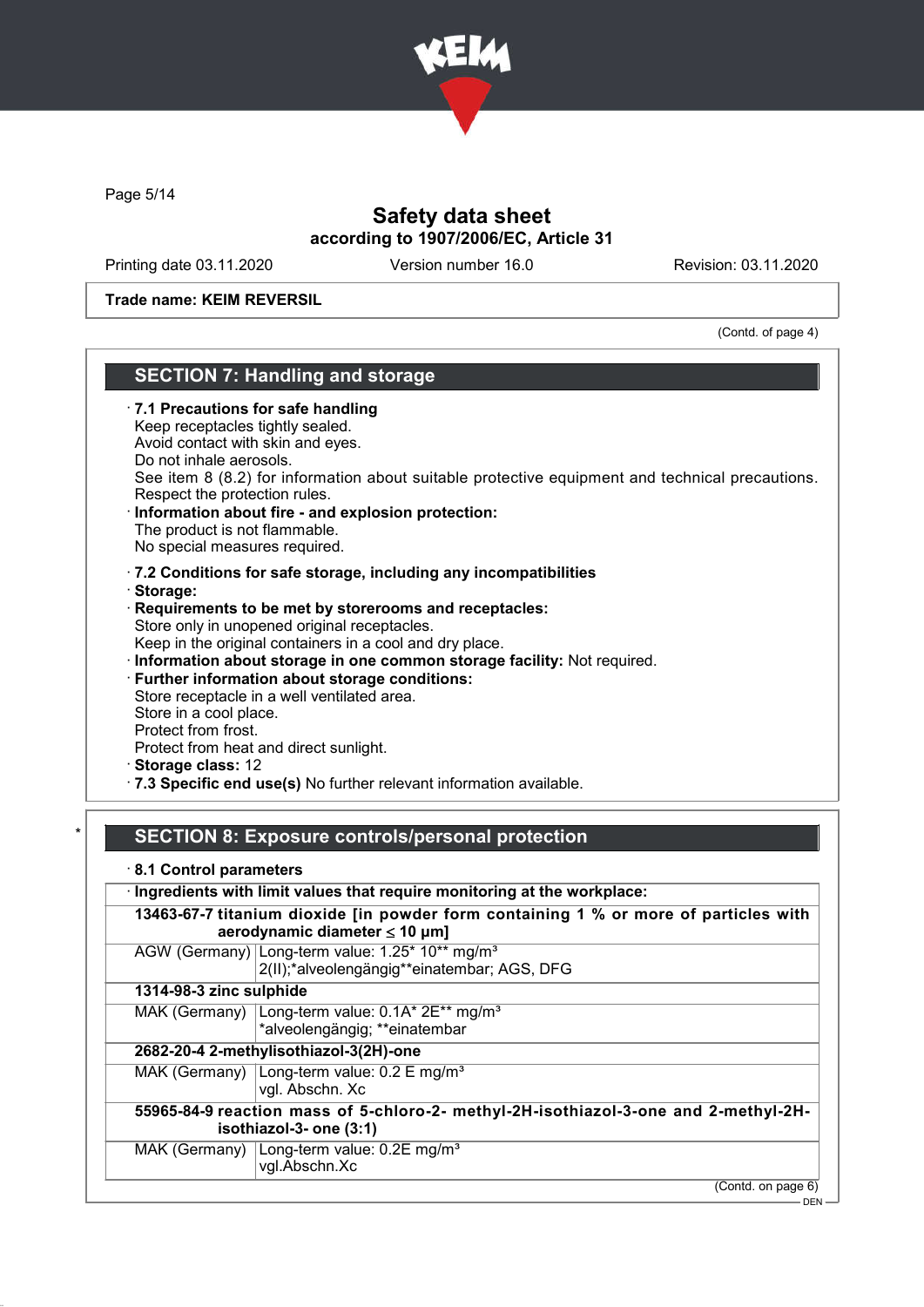

Page 6/14

# Safety data sheet according to 1907/2006/EC, Article 31

Printing date 03.11.2020 Version number 16.0 Revision: 03.11.2020

### Trade name: KEIM REVERSIL

| <b>DNELs</b>                                                        |                                                                                                                                                                                                                                                                                                                                                                                                                                                                                          | (Contd. of page 5)                                                                                                |
|---------------------------------------------------------------------|------------------------------------------------------------------------------------------------------------------------------------------------------------------------------------------------------------------------------------------------------------------------------------------------------------------------------------------------------------------------------------------------------------------------------------------------------------------------------------------|-------------------------------------------------------------------------------------------------------------------|
|                                                                     | 1314-13-2 zinc oxide                                                                                                                                                                                                                                                                                                                                                                                                                                                                     |                                                                                                                   |
| Oral                                                                |                                                                                                                                                                                                                                                                                                                                                                                                                                                                                          | Long-term - systemic effects 0.83 mg/kg bw/day (consumer) (50 mg Zn/day)                                          |
| Dermal                                                              | Long-term - systemic effects 83 mg/kg bw/day (worker)                                                                                                                                                                                                                                                                                                                                                                                                                                    |                                                                                                                   |
|                                                                     |                                                                                                                                                                                                                                                                                                                                                                                                                                                                                          | Long-term - systemic effects 83 mg/kg bw/day (consumer) (5000 mg Zn/day)                                          |
| Inhalative Long-term - systemic effects $5 \text{ mg/m}^3$ (worker) |                                                                                                                                                                                                                                                                                                                                                                                                                                                                                          |                                                                                                                   |
|                                                                     | Long-term - systemic effects $2.5 \text{ mg/m}^3$ (consumer)                                                                                                                                                                                                                                                                                                                                                                                                                             |                                                                                                                   |
|                                                                     | Long-term - local effects                                                                                                                                                                                                                                                                                                                                                                                                                                                                | $0.5$ mg/m <sup>3</sup> (worker)                                                                                  |
|                                                                     | 108-01-0 2-dimethylaminoethanol                                                                                                                                                                                                                                                                                                                                                                                                                                                          |                                                                                                                   |
| Dermal                                                              | Acute - local effects                                                                                                                                                                                                                                                                                                                                                                                                                                                                    | 5 mg/kg bw/day (worker)                                                                                           |
|                                                                     | Long-term - systemic effects   1.04 mg/kg bw/day (worker)                                                                                                                                                                                                                                                                                                                                                                                                                                |                                                                                                                   |
|                                                                     | Inhalative Acute - systemic effects                                                                                                                                                                                                                                                                                                                                                                                                                                                      | 22 mg/m <sup>3</sup> (worker)                                                                                     |
|                                                                     | Long-term - systemic effects                                                                                                                                                                                                                                                                                                                                                                                                                                                             | 7.4 mg/m <sup>3</sup> (worker)                                                                                    |
| · PNECs                                                             |                                                                                                                                                                                                                                                                                                                                                                                                                                                                                          |                                                                                                                   |
|                                                                     | 1314-13-2 zinc oxide                                                                                                                                                                                                                                                                                                                                                                                                                                                                     |                                                                                                                   |
|                                                                     | Aquatic compartment - freshwater                                                                                                                                                                                                                                                                                                                                                                                                                                                         | 0.0206 mg/l (freshwater)                                                                                          |
|                                                                     |                                                                                                                                                                                                                                                                                                                                                                                                                                                                                          |                                                                                                                   |
|                                                                     | Aquatic compartment - marine water                                                                                                                                                                                                                                                                                                                                                                                                                                                       | 0.0061 mg/l (marine water)                                                                                        |
|                                                                     | Aquatic compartment - sediment in freshwater                                                                                                                                                                                                                                                                                                                                                                                                                                             | 117.8 mg/kg sed dw (sediment fresh water)                                                                         |
|                                                                     | Aquatic compartment - sediment in marine water                                                                                                                                                                                                                                                                                                                                                                                                                                           | 56.5 mg/kg sed dw (sediment marine water)                                                                         |
|                                                                     | Terrestrial compartment - soil                                                                                                                                                                                                                                                                                                                                                                                                                                                           | 35.6 mg/kg dw (soil)                                                                                              |
|                                                                     | Sewage treatment plant                                                                                                                                                                                                                                                                                                                                                                                                                                                                   | 0.1 mg/l (sewage treatment plant)                                                                                 |
|                                                                     | 108-01-0 2-dimethylaminoethanol                                                                                                                                                                                                                                                                                                                                                                                                                                                          |                                                                                                                   |
|                                                                     | Aquatic compartment - freshwater                                                                                                                                                                                                                                                                                                                                                                                                                                                         | 0.0661 mg/l (freshwater)                                                                                          |
|                                                                     | Aquatic compartment - marine water                                                                                                                                                                                                                                                                                                                                                                                                                                                       | 0.00661 mg/l (marine water)                                                                                       |
|                                                                     | Aquatic compartment - sediment in freshwater                                                                                                                                                                                                                                                                                                                                                                                                                                             | 0.0529 mg/kg sed dw (sediment fresh water)                                                                        |
|                                                                     | Terrestrial compartment - soil                                                                                                                                                                                                                                                                                                                                                                                                                                                           | 0.0177 mg/kg dw (soil)                                                                                            |
|                                                                     | Sewage treatment plant                                                                                                                                                                                                                                                                                                                                                                                                                                                                   | 10 mg/l (sewage treatment plant)<br>Additional information: The lists valid during the making were used as basis. |
|                                                                     | 8.2 Exposure controls<br>Personal protective equipment:<br><b>General protective and hygienic measures:</b><br>Avoid contact with the eyes and skin.<br>Do not inhale aerosols.<br>Wash hands before breaks and at the end of work.<br>Immediately remove all soiled and contaminated clothing.<br><b>Respiratory protection:</b><br>Use suitable respiratory protective device only when aerosol or mist is formed.<br>Combination filter A/P<br>Protection of hands: Protective gloves |                                                                                                                   |
| <b>Material of gloves</b>                                           | suitable material e.g.:                                                                                                                                                                                                                                                                                                                                                                                                                                                                  |                                                                                                                   |
|                                                                     |                                                                                                                                                                                                                                                                                                                                                                                                                                                                                          |                                                                                                                   |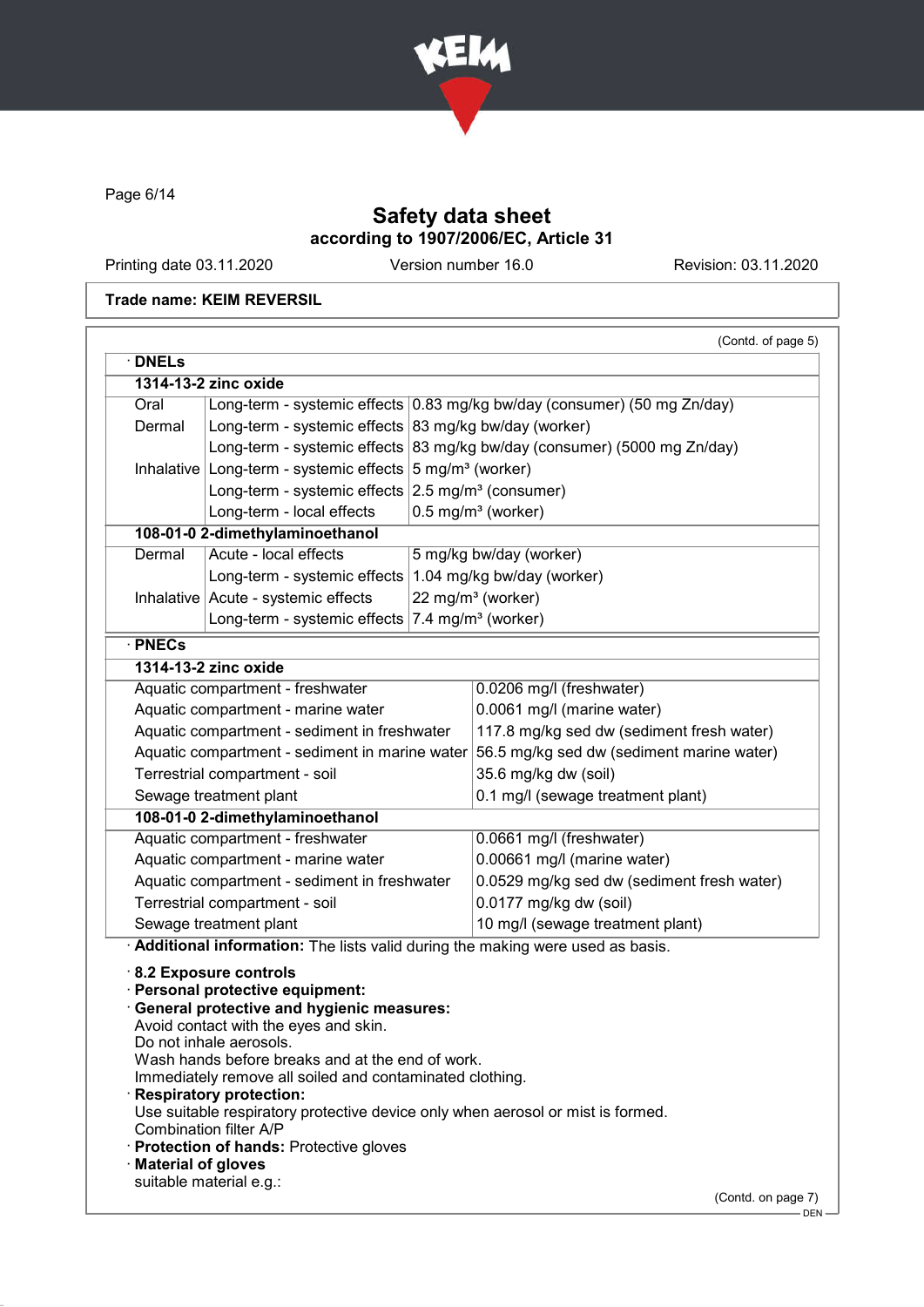

Page 7/14

## Safety data sheet according to 1907/2006/EC, Article 31

Printing date 03.11.2020 Version number 16.0 Revision: 03.11.2020

(Contd. of page 6)

#### Trade name: KEIM REVERSIL

Nitrile impregnated cotton-gloves

Butyl rubber, BR

PVC or PE gloves

Recommended thickness of the material:  $\geq 0.5$  mm

The selection of the suitable gloves does not only depend on the material, but also on further marks of quality and varies from manufacturer to manufacturer. As the product is a preparation of several substances, the resistance of the glove material can not be calculated in advance and has therefore to be checked prior to the application.

### Penetration time of glove material

Value for the permeation: level  $\geq 6$  (480 min)

The determined penetration times according to EN 16523-1:2015 are not performed under practical conditions. Therefore a maximum wearing time, which corresponds to 50% of the penetration time, is recommended.

The exact break trough time has to be found out by the manufacturer of the protective gloves and has to be observed.

· Eye protection: Goggles recommended during refilling

· Body protection: Protective work clothing

· Limitation and supervision of exposure into the environment See Section 12 and 6.2

| <b>SECTION 9: Physical and chemical properties</b>        |                                               |
|-----------------------------------------------------------|-----------------------------------------------|
| 9.1 Information on basic physical and chemical properties |                                               |
| <b>General Information</b>                                |                                               |
| · Appearance:                                             |                                               |
| Form:                                                     | Pasty                                         |
| Colour:                                                   | Different, according to colouring.            |
| · Odour:                                                  | Characteristic                                |
| · Odour threshold:                                        | Not determined                                |
| $\cdot$ pH-value at 20 $\degree$ C:                       | $~28*$                                        |
| Change in condition                                       |                                               |
| <b>Melting point/freezing point:</b>                      | Not determined                                |
| Initial boiling point and boiling range: Not determined   |                                               |
| · Flash point:                                            | Not applicable                                |
| · Flammability (solid, gas):                              | Not applicable                                |
| · Ignition temperature:                                   | Not determined                                |
| · Decomposition temperature:                              | Not determined                                |
| · Auto-ignition temperature:                              | Product is not selfigniting.                  |
| <b>Explosive properties:</b>                              | Product does not present an explosion hazard. |
| <b>Explosion limits:</b>                                  |                                               |
| Lower:                                                    | Not applicable                                |
| Upper:                                                    | Not applicable                                |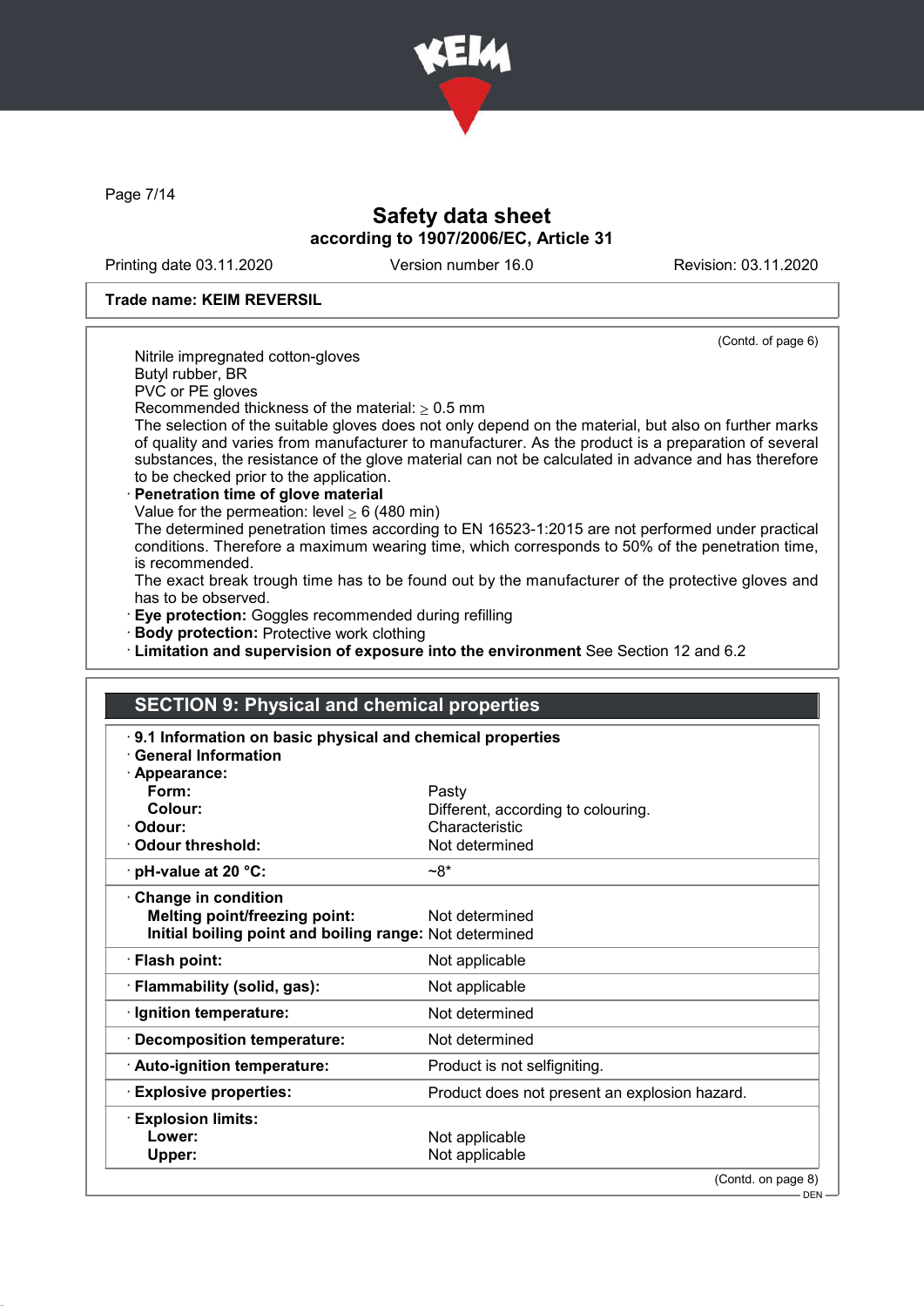

Page 8/14

## Safety data sheet according to 1907/2006/EC, Article 31

Printing date 03.11.2020 Version number 16.0 Revision: 03.11.2020

#### Trade name: KEIM REVERSIL

|                                           | (Contd. of page 7)                                                              |
|-------------------------------------------|---------------------------------------------------------------------------------|
| · Oxidising properties:                   | Not applicable                                                                  |
| · Vapour pressure:                        | Not determined.                                                                 |
| <b>⋅Density at 20 °C:</b>                 | 1.5-1.7 $*$ g/cm <sup>3</sup>                                                   |
| · Relative density                        | Not determined                                                                  |
| · Vapour density                          | Not applicable.                                                                 |
| <b>Evaporation rate</b>                   | Not determined.                                                                 |
| · Solubility in / Miscibility with        |                                                                                 |
| water:                                    | Fully miscible                                                                  |
| · Partition coefficient: n-octanol/water: | Not determined.                                                                 |
| · Viscosity:                              |                                                                                 |
| Dynamic at 20 °C:                         | 1000-1800* mPas                                                                 |
| <b>Kinematic:</b>                         | Not determined                                                                  |
| $\cdot$ 9.2 Other information             | * The values are for freshly produced material and may<br>change with the time. |

## SECTION 10: Stability and reactivity

· 10.1 Reactivity No further relevant information available.

· 10.2 Chemical stability Stable under normal conditions of storage and use.

· Thermal decomposition / conditions to be avoided:

No decomposition if used according to specifications.

- · 10.3 Possibility of hazardous reactions No dangerous reactions known.
- · 10.4 Conditions to avoid No further relevant information available.
- · 10.5 Incompatible materials: No further relevant information available.

· 10.6 Hazardous decomposition products:

In case of fire, the following can be released:

Poisonous gases/vapours

Carbon oxides (COx)

Nitrogen oxides (NOx)

Hydrogen fluoride (possible HCN)

No hazardous decomposition products if stored and handled as prescribed.

## **SECTION 11: Toxicological information**

### · 11.1 Information on toxicological effects

· Acute toxicity Based on available data, the classification criteria are not met.

### · LD/LC50 values relevant for classification:

13463-67-7 titanium dioxide [in powder form containing 1 % or more of particles with aerodynamic diameter  $\leq 10$  µm]

Inhalative  $ATE \text{ mix } (4h)$   $>> \text{ mal}$  (inhalation)

(Contd. on page 9)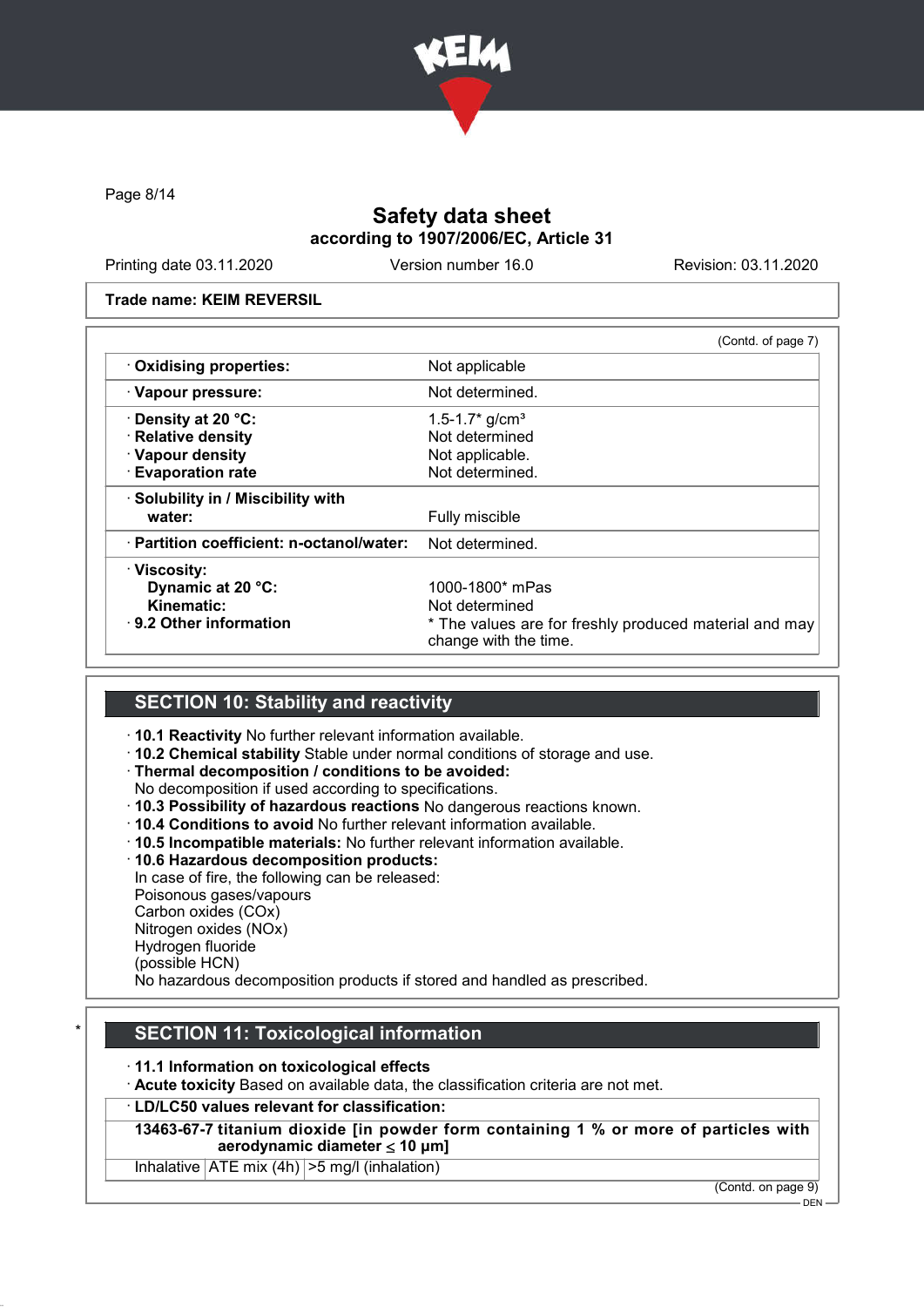

Page 9/14

## Safety data sheet according to 1907/2006/EC, Article 31

Printing date 03.11.2020 Version number 16.0 Revision: 03.11.2020

### Trade name: KEIM REVERSIL

|        |                                                                                                         | (Contd. of page 8)                                                                                                                                                                                                                                                                                 |
|--------|---------------------------------------------------------------------------------------------------------|----------------------------------------------------------------------------------------------------------------------------------------------------------------------------------------------------------------------------------------------------------------------------------------------------|
|        | <b>ATE</b> mix                                                                                          | >2,000 mg/kg (dermal)                                                                                                                                                                                                                                                                              |
|        |                                                                                                         | >2,000 mg/kg (orally)                                                                                                                                                                                                                                                                              |
|        | <b>NOAEL</b>                                                                                            | 3,500 mg/kg /Oral (rat) (90d)                                                                                                                                                                                                                                                                      |
|        | 1314-98-3 zinc sulphide                                                                                 |                                                                                                                                                                                                                                                                                                    |
| Oral   | LD50                                                                                                    | >15,000 mg/kg (rat) (OECD 401)                                                                                                                                                                                                                                                                     |
|        | 1314-13-2 zinc oxide                                                                                    |                                                                                                                                                                                                                                                                                                    |
| Oral   | LD50                                                                                                    | >5,000 mg/kg (rat)                                                                                                                                                                                                                                                                                 |
|        | 108-01-0 2-dimethylaminoethanol                                                                         |                                                                                                                                                                                                                                                                                                    |
| Oral   | <b>LD50</b>                                                                                             | 1,187 mg/kg (rat) (OECD 401)                                                                                                                                                                                                                                                                       |
| Dermal | LD50                                                                                                    | 1,219 mg/kg (rabbit) (OECD 402)                                                                                                                                                                                                                                                                    |
|        | Inhalative   LC50/4 h                                                                                   | 6 mg/l (rat) (OECD 403)                                                                                                                                                                                                                                                                            |
|        |                                                                                                         | 2682-20-4 2-methylisothiazol-3(2H)-one                                                                                                                                                                                                                                                             |
| Oral   | <b>LD50</b>                                                                                             | 235 mg/kg (rat) (männlich)                                                                                                                                                                                                                                                                         |
|        |                                                                                                         | 183 mg/kg (rat) (weiblich)                                                                                                                                                                                                                                                                         |
| Dermal | LD50                                                                                                    | 242 mg/kg (rat) (OECD 402)                                                                                                                                                                                                                                                                         |
|        | isothiazol-3- one (3:1)                                                                                 | 55965-84-9 reaction mass of 5-chloro-2- methyl-2H-isothiazol-3-one and 2-methyl-2H-                                                                                                                                                                                                                |
| Oral   | LD50                                                                                                    | 66 mg/kg (rat)                                                                                                                                                                                                                                                                                     |
| Dermal | LD50                                                                                                    | 141 mg/kg (rat)                                                                                                                                                                                                                                                                                    |
|        | · Primary irritant effect:                                                                              | Skin corrosion/irritation Frequent persistent contact with the skin may cause skin irritation.<br>Serious eye damage/irritation In case of longer exposure, irritating effect is possible.                                                                                                         |
|        | Respiratory or skin sensitisation<br>May cause an allergic skin reaction.<br>the individual components. | during inhalation: Irritant effect possible.<br>during swallowing: Irritant effect possible<br>Other information (about experimental toxicology):<br>Experimental analysis are not available.<br>The product was not tested. The statements on toxicology have been derived from the properties of |
|        | Repeated dose toxicity                                                                                  |                                                                                                                                                                                                                                                                                                    |
|        |                                                                                                         | aerodynamic diameter $\leq 10$ µm]                                                                                                                                                                                                                                                                 |
|        |                                                                                                         | 13463-67-7 titanium dioxide [in powder form containing 1 % or more of particles with<br>Inhalative   NOAEC   10 mg/m <sup>3</sup> (rat) (90d)<br>. CMR effects (carcinogenity, mutagenicity and toxicity for reproduction) Not applicable                                                          |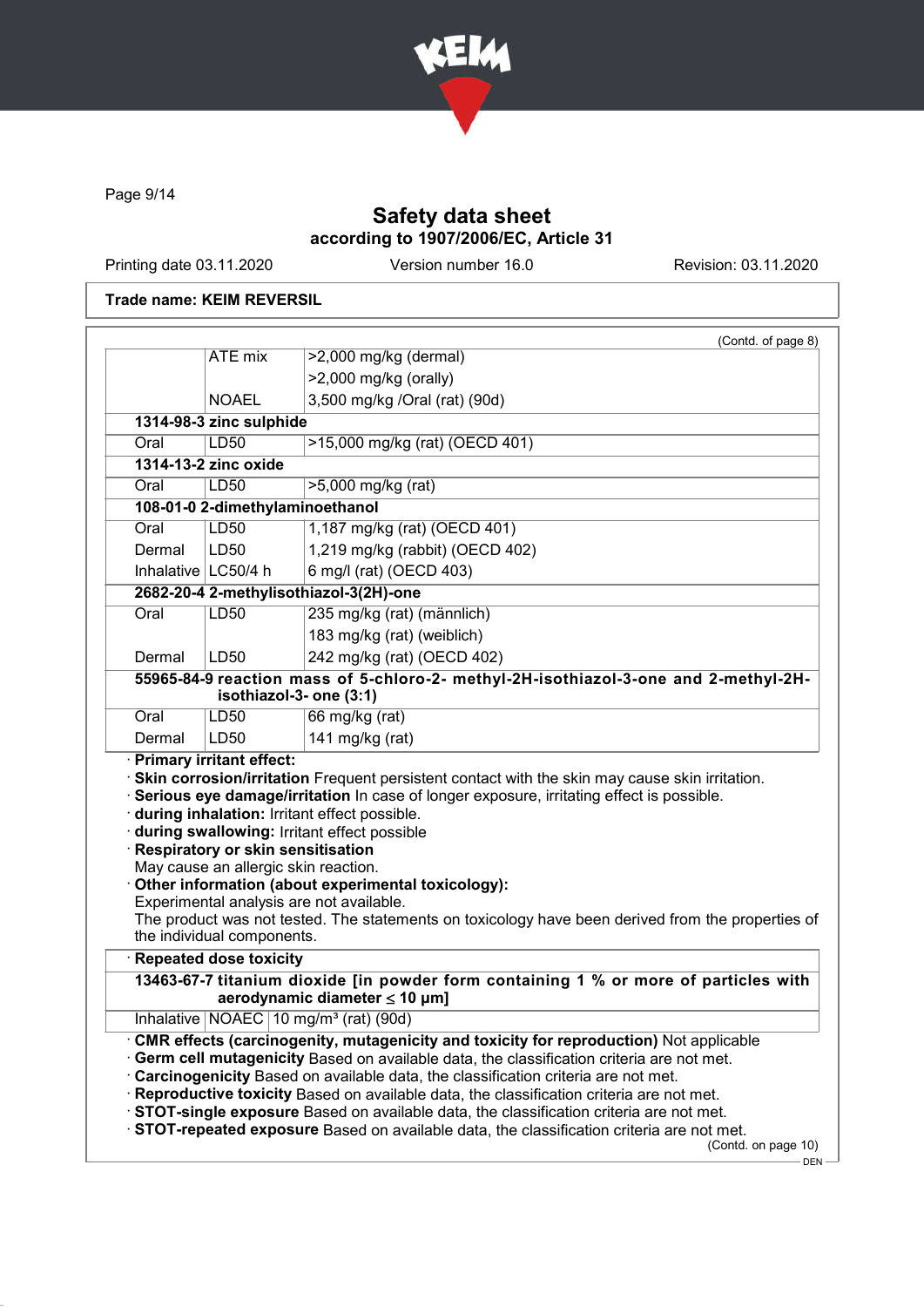

Page 10/14

# Safety data sheet according to 1907/2006/EC, Article 31

Printing date 03.11.2020 Version number 16.0 Revision: 03.11.2020

(Contd. of page 9)

### Trade name: KEIM REVERSIL

· Aspiration hazard Based on available data, the classification criteria are not met.

| · Aquatic toxicity:             |                                                                                                                            |
|---------------------------------|----------------------------------------------------------------------------------------------------------------------------|
|                                 | 13463-67-7 titanium dioxide [in powder form containing 1 % or more of particles with<br>aerodynamic diameter $\leq$ 10 µm] |
| <b>NOEC</b>                     | $\geq$ 100,000 mg/kg (sediment fresh water)                                                                                |
| <b>EC50</b>                     | >100 mg/kg (freshwater alga) (OECD 201)                                                                                    |
| EC 50                           | >10,000 mg/l (algae) (ISO 10253)                                                                                           |
| <b>LC 50</b>                    | >10,000 mg/l (marine fish) (OECD 203)                                                                                      |
|                                 | >1,000 mg/l (freshwater fish) (EPA-540/9-85-006)                                                                           |
|                                 | >1,000 mg/l (daphnia) (OECD 202)                                                                                           |
| 1314-98-3 zinc sulphide         |                                                                                                                            |
|                                 | EC 50/48h (static)   100 mg/l (daphnia) (OECD 202)                                                                         |
|                                 | EC 50/96h (static) $ 100 \text{ mg/l}$ (fish) (OECD 203)                                                                   |
|                                 | EC 50/72 h (static) 100 mg/l (algae) (OECD 202)                                                                            |
| 1314-13-2 zinc oxide            |                                                                                                                            |
| EC 50/48h                       | 0.67 mg/l (daphnia)                                                                                                        |
| ErC50/72h                       | 0.21 mg/l (algae) (pH >7 - 8,5; Zn (ZnO))                                                                                  |
| 108-01-0 2-dimethylaminoethanol |                                                                                                                            |
| <b>EC 20/30min</b>              | >1,000 mg/l (activated sludge)                                                                                             |
| EC 50/48h                       | 98.4 mg/l (daphnia)                                                                                                        |
| EC 50/72 h                      | 34.5 mg/l (algae)                                                                                                          |
| LC 50/96 h                      | 146.6 mg/l (fish)                                                                                                          |
|                                 | 2682-20-4 2-methylisothiazol-3(2H)-one                                                                                     |
| <b>NOEC</b>                     | 2.1 mg/l (fish) (33d)                                                                                                      |
|                                 | 0.04 mg/l (daphnia) (21d)                                                                                                  |
| EC 50/72 h                      | 0.158 mg/l (algae) (OECD 201)                                                                                              |
| LC 50/96 h                      | 4.77 mg/l (Oncorhynchus mykiss) (OECD 203)                                                                                 |
| LC 50/48h                       | 0.93-1.9 mg/l (daphnia)                                                                                                    |
| LC50/EC50/IC50                  | $<$ 1 mg/l (fish)                                                                                                          |
|                                 | 55965-84-9 reaction mass of 5-chloro-2- methyl-2H-isothiazol-3-one and 2-methyl-2H-<br>isothiazol-3- one (3:1)             |
| <b>NOEC</b>                     | 0.0012 mg/l (algae) (72h)                                                                                                  |
|                                 | 0.098 mg/l (fish) (28d)                                                                                                    |
|                                 | 0.004 mg/l (daphnia) (21d)                                                                                                 |
| EC 50/48h                       | 0.1 mg/l (daphnia)                                                                                                         |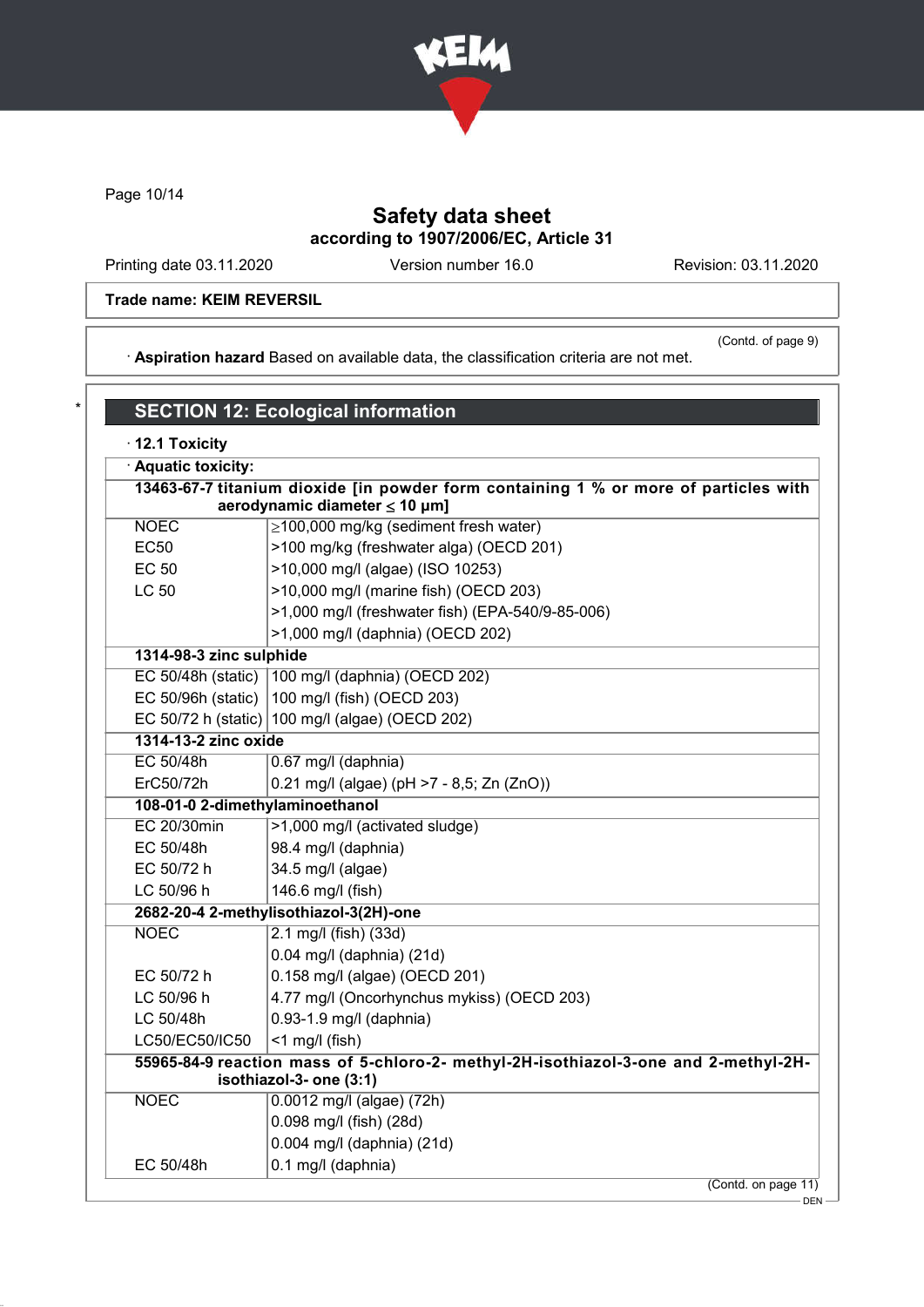

Page 11/14

## Safety data sheet according to 1907/2006/EC, Article 31

Printing date 03.11.2020 Version number 16.0 Revision: 03.11.2020

### Trade name: KEIM REVERSIL

|                                                    | (Contd. of page 10)                                                                                                     |
|----------------------------------------------------|-------------------------------------------------------------------------------------------------------------------------|
| EC 50/3h                                           | 7.92 mg/l (bacteria)                                                                                                    |
| EC 50/72 h                                         | $0.027$ mg/l (algae)                                                                                                    |
| LC 50/96 h                                         | $0.188$ mg/l (fish)                                                                                                     |
|                                                    | · 12.2 Persistence and degradability No further relevant information available.                                         |
| Other information:<br>adsorption on sewage sludge. | Elimination in biological waste water treatment plants is effected by flocculation, precipitation and                   |
|                                                    | . 12.3 Bioaccumulative potential No further relevant information available.                                             |
|                                                    | . 12.4 Mobility in soil No further relevant information available.                                                      |
|                                                    | · Additional ecological information:                                                                                    |
| · AOX-indication:                                  |                                                                                                                         |
|                                                    | The product can take influence in small measure on the AOX-load of the waste water.                                     |
|                                                    | According to the formulation contains the following heavy metals and compounds from the<br>EU guideline NO. 2006/11/EC: |
|                                                    | The product contains TiO2, ZnO, ZnS.                                                                                    |
| <b>General notes:</b>                              |                                                                                                                         |
|                                                    | At present there are no ecotoxicological assessments.                                                                   |
| components.                                        | The statements on ecotoxicology have been derived from the properties of the individual                                 |
|                                                    | Do not allow product to reach ground water, water course or sewage system.                                              |
|                                                    | Water hazard class 1 (German Regulation) (Self-assessment): slightly hazardous for water                                |
|                                                    | 12.5 Results of PBT and vPvB assessment                                                                                 |
| · PBT: Not applicable<br>· vPvB: Not applicable    |                                                                                                                         |
|                                                    | . 12.6 Other adverse effects No further relevant information available.                                                 |
|                                                    |                                                                                                                         |
|                                                    | <b>SECTION 13: Disposal considerations</b>                                                                              |
|                                                    |                                                                                                                         |
|                                                    | ⋅13.1 Waste treatment methods                                                                                           |
| Recommendation                                     |                                                                                                                         |
|                                                    | Must not be disposed with household garbage. Do not allow product to reach sewage system.                               |
|                                                    | Disposal must be made according to official regulations.                                                                |

#### · European waste catalogue

08 01 11\* waste paint and varnish containing organic solvents or other hazardous substances

- · Uncleaned packaging:
- · Recommendation: Disposal must be made according to official regulations.
- · Recommended cleansing agents: Water, if necessary with cleansing agents.

# SECTION 14: Transport information

· 14.1 UN-Number

· ADR, IMDG, IATA Void

(Contd. on page 12)

DEN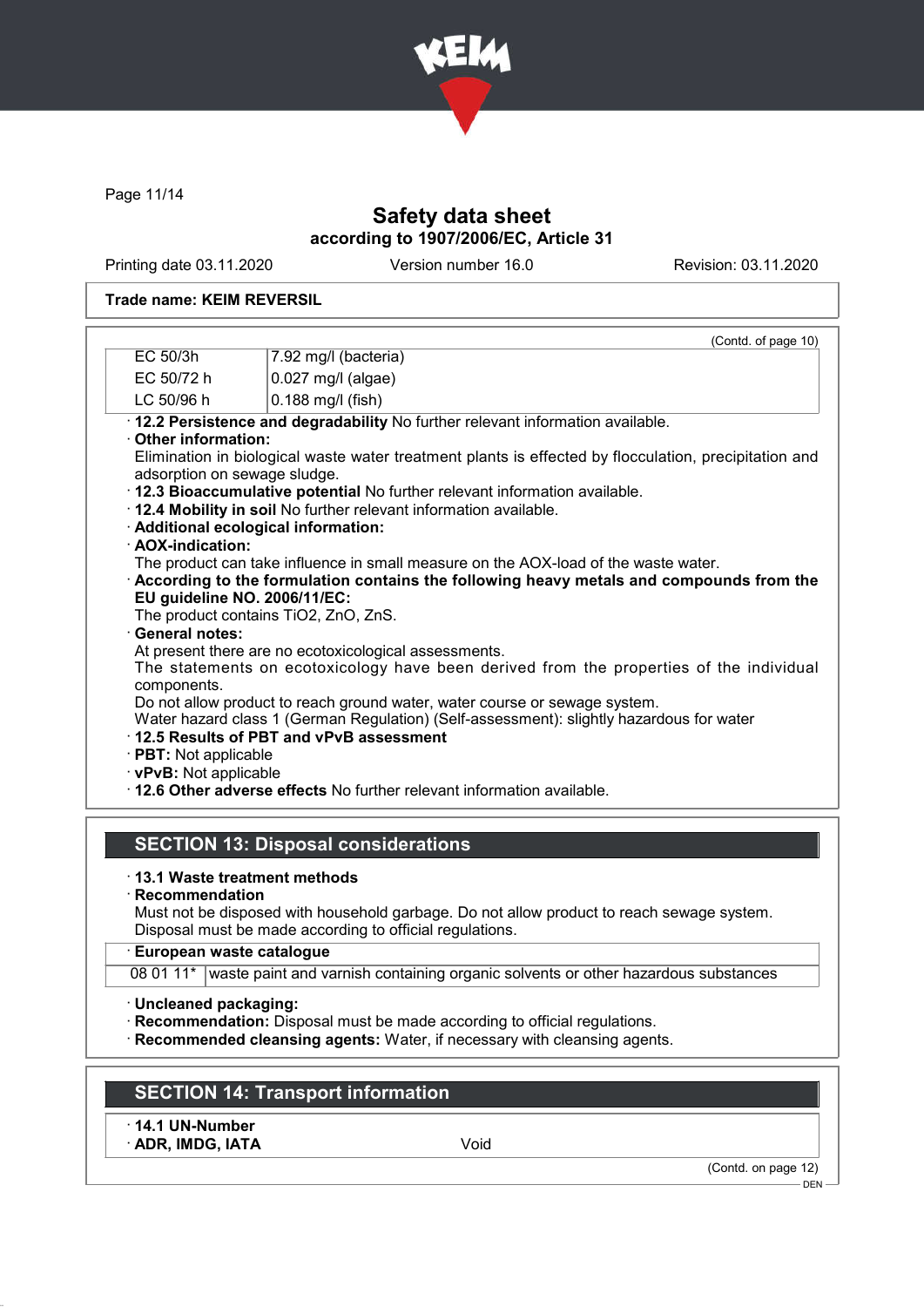

Page 12/14

## Safety data sheet according to 1907/2006/EC, Article 31

Printing date 03.11.2020 Version number 16.0 Revision: 03.11.2020

Trade name: KEIM REVERSIL

|                                                                            | (Contd. of page 11)                                           |
|----------------------------------------------------------------------------|---------------------------------------------------------------|
| 14.2 UN proper shipping name<br>· ADR, IMDG, IATA                          | Void                                                          |
| 14.3 Transport hazard class(es)                                            |                                                               |
| · ADR, IMDG, IATA                                                          |                                                               |
| · Class                                                                    | Void                                                          |
| $\cdot$ 14.4 Packing group<br>· ADR, IMDG, IATA                            | Void                                                          |
| ⋅14.5 Environmental hazards:<br>$\cdot$ Marine pollutant:                  | No.                                                           |
| 14.6 Special precautions for user                                          | Not applicable                                                |
| 14.7 Transport in bulk according to Annex II<br>of Marpol and the IBC Code | Not applicable                                                |
| · Transport/Additional information:                                        | No dangerous good in sense of these transport<br>regulations. |
| · UN "Model Regulation":                                                   | Void                                                          |

### SECTION 15: Regulatory information

- · 15.1 Safety, health and environmental regulations/legislation specific for the substance or mixture
- Labelling according to Regulation (EC) No 1272/2008

For information on labelling please refer to section 2 of this document.

· Directive 2012/18/EU

- · Named dangerous substances ANNEX I None of the ingredients is listed.
- DIRECTIVE 2011/65/EU on the restriction of the use of certain hazardous substances in electrical and electronic equipment – Annex II

None of the ingredients is listed.

· National regulations:

· Waterhazard class: Water hazard class 1 (Self-assessment): slightly hazardous for water.

· Other regulations, limitations and prohibitive regulations

· Please note:

TRGS 200 (Germany) TRGS 500 (Germany) TRGS 510 (Germany)

TRGS 900 (Germany)

· Substances of very high concern (SVHC) according to REACH, Article 57 Not applicable

· Product-Code/Giscode: BSW50

(Contd. on page 13)

DEN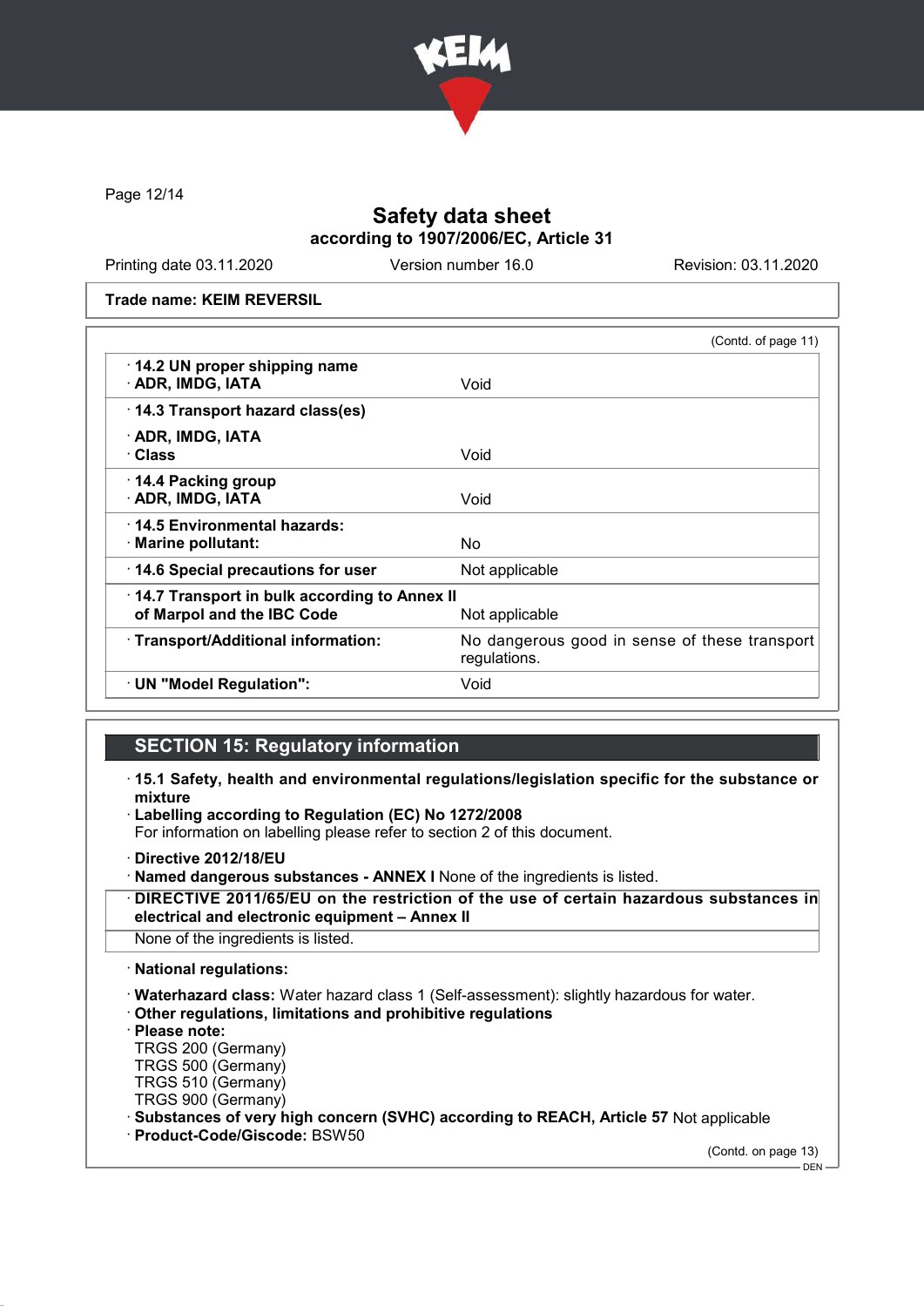

Page 13/14

### Safety data sheet according to 1907/2006/EC, Article 31

Printing date 03.11.2020 Version number 16.0 Revision: 03.11.2020

#### Trade name: KEIM REVERSIL

(Contd. of page 12) · 15.2 Chemical safety assessment: A Chemical Safety Assessment has not been carried out.

## SECTION 16: Other information

This information is based on our present knowledge. However, this shall not constitute a guarantee for any specific product features and shall not establish a legally valid contractual relationship.

### **Relevant phrases**

H226 Flammable liquid and vapour.

H301 Toxic if swallowed.

H302 Harmful if swallowed.

H310 Fatal in contact with skin.

H311 Toxic in contact with skin.

H312 Harmful in contact with skin.

H314 Causes severe skin burns and eye damage.

H317 May cause an allergic skin reaction.

H318 Causes serious eye damage.

H330 Fatal if inhaled.

H331 Toxic if inhaled.

H351 Suspected of causing cancer.

H400 Very toxic to aquatic life.

H410 Very toxic to aquatic life with long lasting effects.

#### · Department issuing SDS: KEIMFARBEN Germany, Product safety department

Abbreviations and acronyms:

ADR: Accord européen sur le transport des marchandises dangereuses par Route (European Agreement concerning the International Carriage of Dangerous Goods by Road) IMDG: International Maritime Code for Dangerous Goods IATA: International Air Transport Association GHS: Globally Harmonised System of Classification and Labelling of Chemicals EINECS: European Inventory of Existing Commercial Chemical Substances ELINCS: European List of Notified Chemical Substances CAS: Chemical Abstracts Service (division of the American Chemical Society) TRGS: Technische Regeln für Gefahrstoffe (Technical Rules for Dangerous Substances, BAuA, Germany) DNEL: Derived No-Effect Level (REACH) PNEC: Predicted No-Effect Concentration (REACH) LC50: Lethal concentration, 50 percent LD50: Lethal dose, 50 percent PBT: Persistent, Bioaccumulative and Toxic SVHC: Substances of Very High Concern vPvB: very Persistent and very Bioaccumulative AGW: Arbeitsplatzgrenzwert (Germany) EC10: Effective concentration at 10% mortality rate. EC50: Half maximal effective concentration. LC10: Lethal concentration at 10% mortality rate. NOEC: No observed effect concentration. REACH: Registration, Evaluation and Authorisation of Chemicals (Regulation (EC) No.1907/2006) Flam. Liq. 3: Flammable liquids – Category 3 Acute Tox. 4: Acute toxicity - oral – Category 4 Acute Tox. 2: Acute toxicity - inhalation – Category 2 Acute Tox. 3: Acute toxicity - inhalation – Category 3 Skin Corr. 1B: Skin corrosion/irritation – Category 1B Skin Corr. 1C: Skin corrosion/irritation – Category 1C Eye Dam. 1: Serious eye damage/eye irritation – Category 1 Skin Sens. 1: Skin sensitisation – Category 1